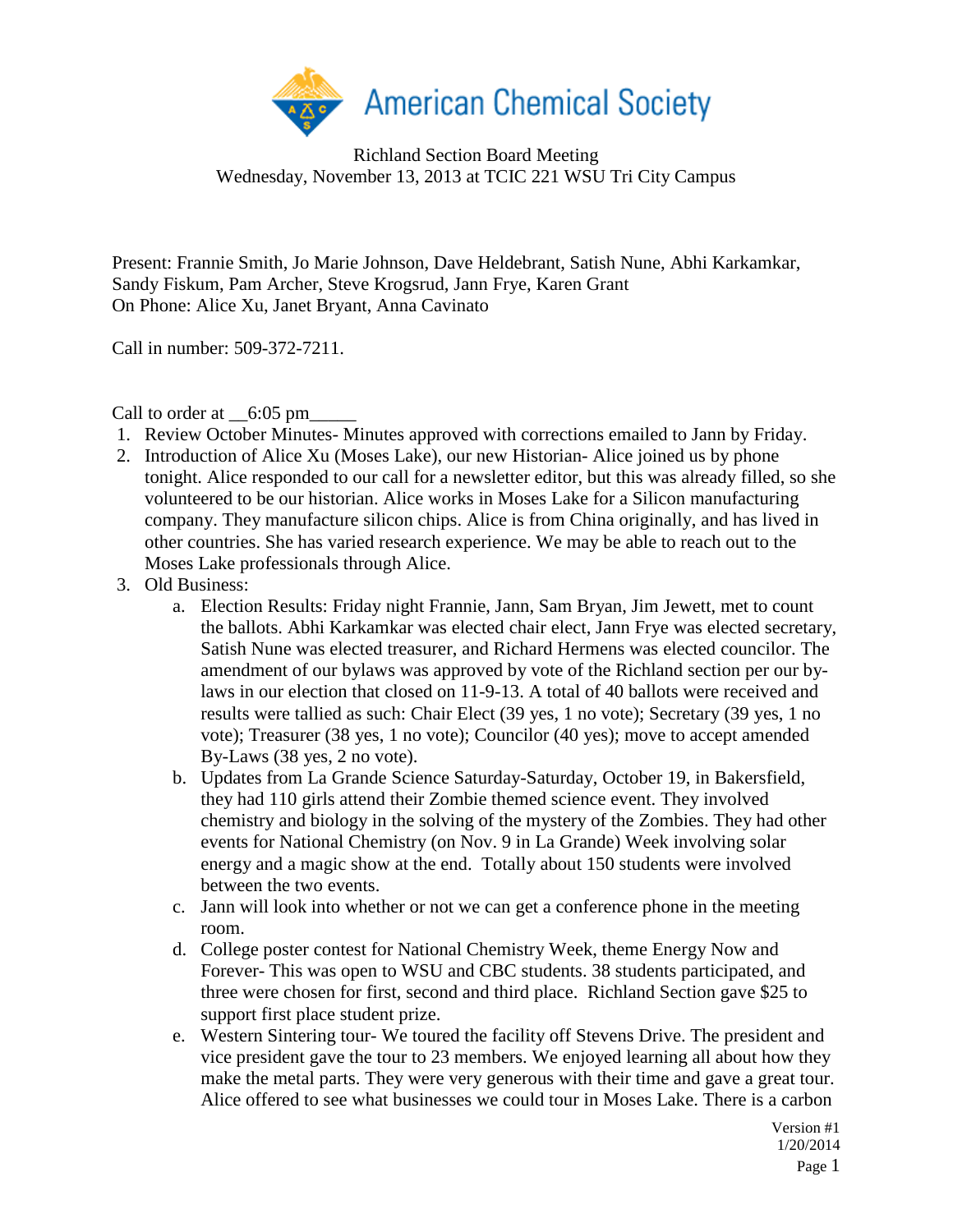

Richland Section Board Meeting

Wednesday, November 13, 2013 at TCIC 221 WSU Tri City Campus fiber manufacturing company there. Frannie suggested that we create a nice thank you certificate that we can send to businesses that share their time with us.

- 4. New Business
	- a. Chemistry Olympiad Status/ Thoughts?/Incentives?- It is time to register to participate if we want to do this. The participation in the past few years has been very low, with none of the participants coming from contacting the teachers. Cary said some areas of the country seem to have better participation (California, East coast, Texas) the rest is very low. Karen said if you send it direct to the schools it does not get to the teachers. We could target certain schools like Richland, Hanford, and Delta High. This involves 5 hours of testing a lab test and a paper test. The prize is that you get to go to a summer camp, from which a team is chosen to compete. We want to encourage the students who want to do this without burdening the students and teachers. Sandy suggested we make an announcement in the Tri-City Herald. Janet offered to help. Cary will tell the National we will compete, and we will come up with a team to work on this. Karen suggests asking teachers if they have 1 or 2 students who are interested. Can we give students an incentive either monetary or tshirt.
	- b. Janet received an email from the Puget Sound section- They asked us for some money to support them in their effort to have a retreat for women post docs. It is an opportunity for younger chemists to network. We don't have to decide tonight, we may be able to help in some way other than monetary.
	- c. Awards Committee- The National Committee on Community Activities (CCA) want sections to nominate the volunteer of the year. Our awards committee nominated Sandy Fiskum for this award for next year. Frannie must send the name of the recipient to CCA by December  $13<sup>th</sup>$ , 2013.
	- d. Sandy and Frannie had with lunch Liezel Labios. She was eager to be involved. They suggest that we have her work on a program for the post docs. Janet suggested that she talk to Puget Sound about their program.
	- e. Check on Status of everything for Friday Geezerfest
		- i. General Overview-We sent out the flyer last week. 5-6, 6-6:30 is awards; 6:30-7:00 is Cheese Louise, with time to mingle afterwards. Catering will be here at 4:45 Cost of food is  $\sim$ \$590.
		- ii. Awards Budget question- Cheese Louise will bring cheese, at a cost of \$5.50 per person, we will also give him a tip. We have 5, 50 year members (\$25 gift certificate each), 3 ACS Fellows at \$25 gift certificates, 1 student award for Anna's student at \$25 gift card, 1 teacher award at \$25.Certificates for science fair students. The  $9<sup>th</sup>$  grade student, Swetha will give us a short talk on her poster. She won state. We would like to follow up on these outstanding students. Our diversity committee or outreach committee should do this. So we need 8 Anthony's,
		- iii. Student posters- Anna will be bringing 10 posters, Karen will be bringing 2, and Sam will bring 3 posters. Karen said that they have 14 easels. We will